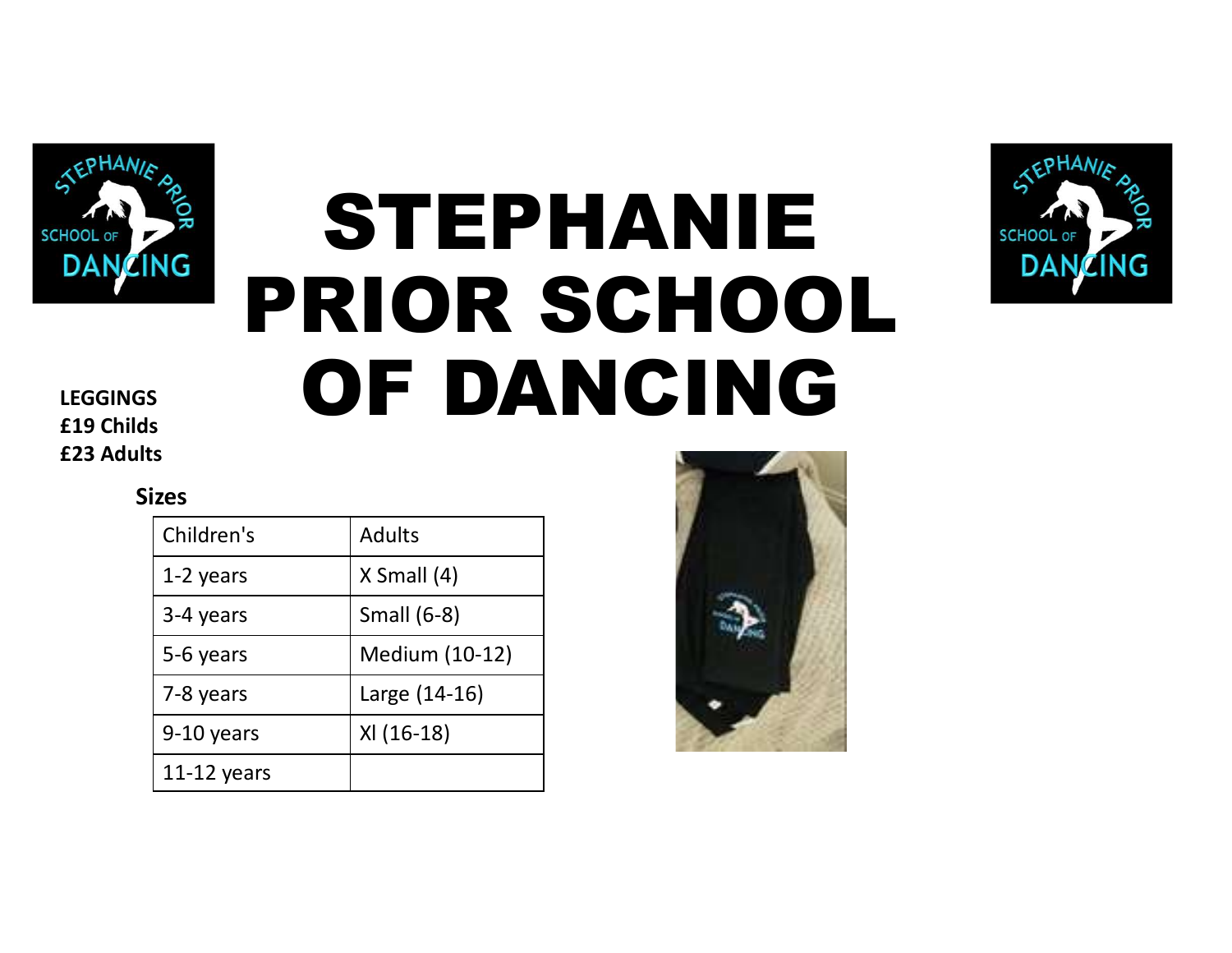

| <b>CROP TOP</b><br>£18.50 Childs<br>£22.50 Adults<br><b>Sizes</b> |               |
|-------------------------------------------------------------------|---------------|
| Children's                                                        | <b>Adults</b> |
| 1-2 years                                                         | Ladies 6      |
| 2-3 years                                                         | Ladies 8      |
| 3-4 years                                                         | Ladies 10     |
| 5-6 years                                                         | Ladies 12     |
| 7-8 years                                                         | Ladies 14     |
| 8-9 years                                                         |               |
| 9-10 years                                                        |               |
| $10-11$ years                                                     |               |
| 11-12 years                                                       |               |
| $12-13$ years                                                     |               |



| £18.50 Childs<br>£22.50 Adults | <b>CYCLE SHORTS/HOT PANTS</b> |  |
|--------------------------------|-------------------------------|--|
| Children's                     | <b>Adults</b>                 |  |
| 3-4 years                      | $X$ Small $(4)$               |  |
| 5-6 years                      | <b>Small (6-8)</b>            |  |
| 7-8 years                      | Medium (10-12)                |  |
| 8-9 years                      | Large (12-14)                 |  |
| 9-10 years                     |                               |  |
| $10-11$ years                  |                               |  |
| 11-12 years                    |                               |  |
| $12-13$ years                  |                               |  |

Please note that crop tops and cycle shorts we advise you wash by hand.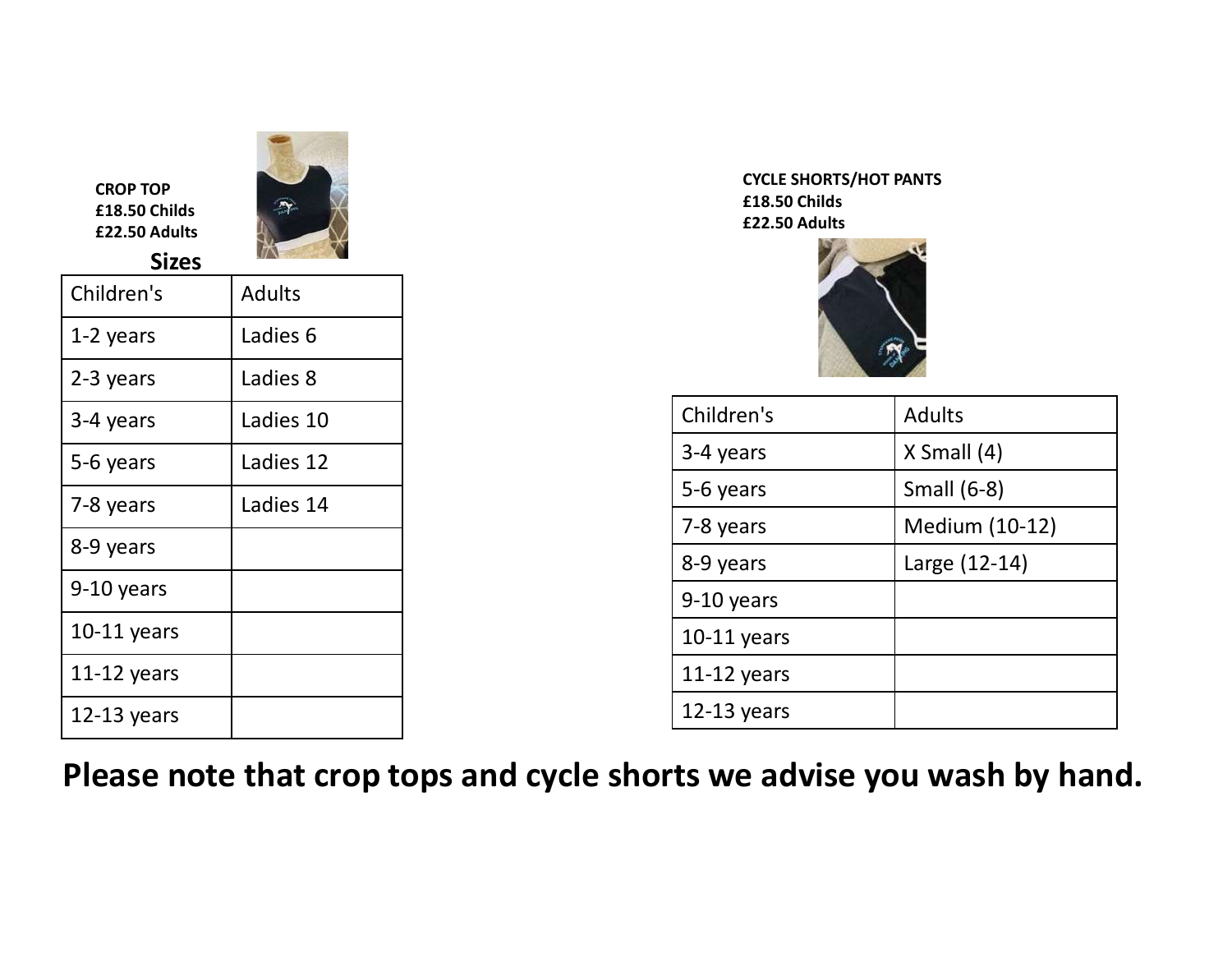SOFT SHORTS £17.50 Childs £21.50 Adults





| Í              |            | <b>SLIDERS</b><br>£26 Childs<br>£31 Adults<br>We recommend you go up a size<br>from your normal shoe size. |  |  |
|----------------|------------|------------------------------------------------------------------------------------------------------------|--|--|
|                | Children's | <b>Adults</b>                                                                                              |  |  |
|                | Size 9     | Size 3                                                                                                     |  |  |
| <b>Adults</b>  | Size 10    | size 4                                                                                                     |  |  |
| X Small (4)    | Size 11    | Size 5                                                                                                     |  |  |
| Small (6-8)    | Size 12    | Size 6                                                                                                     |  |  |
| Medium(10-12)  | Size 13    | Size 7                                                                                                     |  |  |
| Large (14-16)  | Size 1     | Size 8                                                                                                     |  |  |
| Xlarge (16-18) | Size 2     | Size 9                                                                                                     |  |  |
|                |            |                                                                                                            |  |  |

### Sizes

|              |                    | £          |
|--------------|--------------------|------------|
|              |                    | Children's |
| <b>Sizes</b> |                    | Size 9     |
| Children's   | <b>Adults</b>      | Size 10    |
| 5-6 years    | X Small (4)        | Size 11    |
| 7-8 years    | <b>Small (6-8)</b> | Size 12    |
| 9-11 years   | Medium(10-12)      | Size 13    |
| 11-12 years  | Large (14-16)      |            |
|              | Xlarge (16-18)     | Size 1     |
|              |                    | Size 2     |
|              |                    |            |